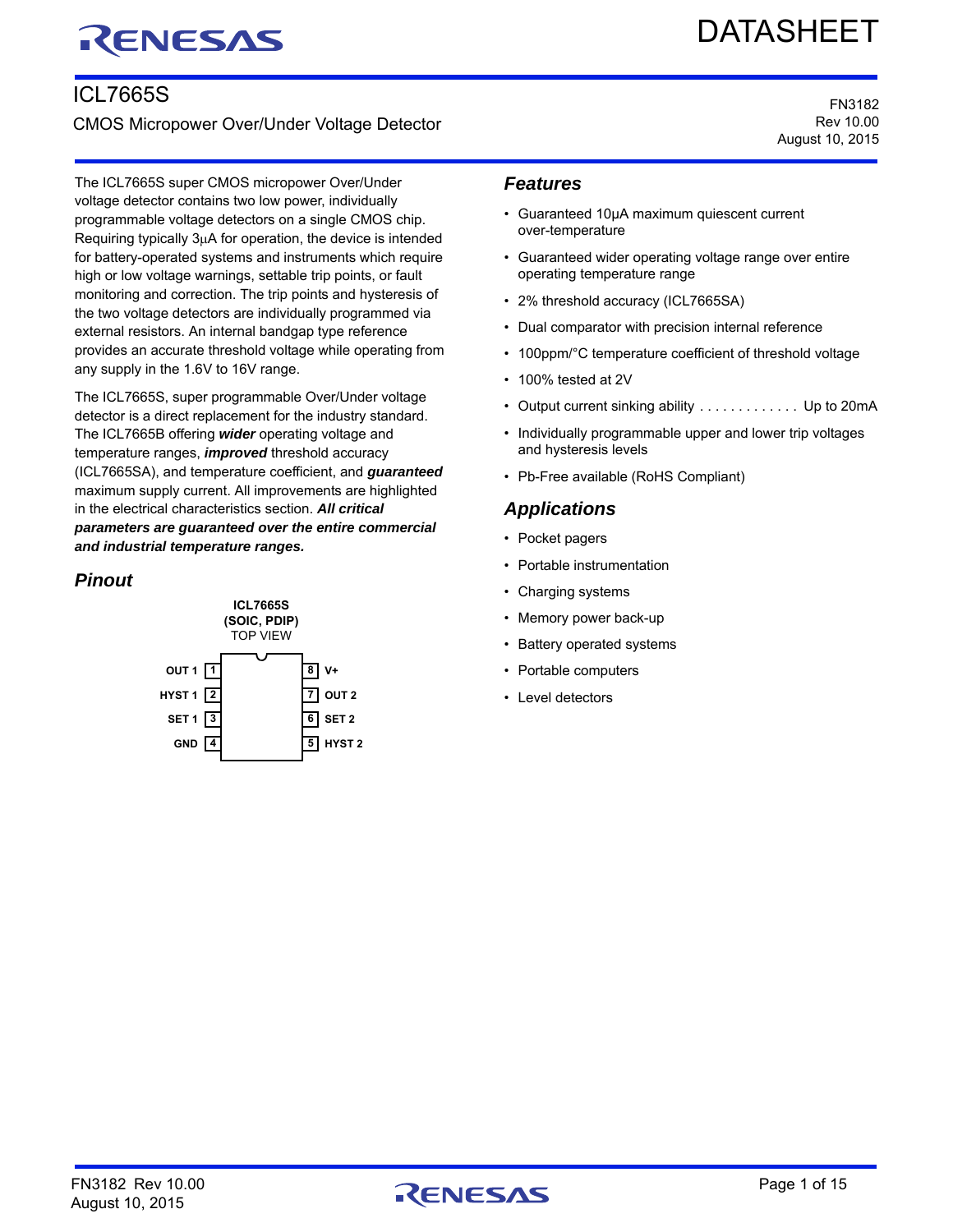## <span id="page-1-3"></span>*Ordering Information*

| <b>PART NUMBER</b>          | <b>PART MARKING</b> | TEMP.<br><b>RANGE (°C)</b> | <b>PACKAGE</b>      | PKG.<br>DWG.# |
|-----------------------------|---------------------|----------------------------|---------------------|---------------|
| ICL7665SACBAZ (Notes 1, 3)  | 7665S ACBAZ         | 0 to $+70$                 | 8 Ld SOIC (Pb-free) | M8.15         |
| ICL7665SACBAZA (Notes 1, 3) | 7665S ACBAZ         | 0 to $+70$                 | 8 Ld SOIC (Pb-free) | M8.15         |
| ICL7665SACPAZ (Note 2)      | 7665S ACPAZ         | 0 to $+70$                 | 8 Ld PDIP (Pb-free) | E8.3          |
| ICL7665SAIBAZA (Notes 1, 3) | 7665 SAIBAZ         | $-40$ to $+85$             | 8 Ld SOIC (Pb-free) | M8.15         |
| ICL7665SAIPAZ (Note 2)      | 7665S AIPAZ         | $-40$ to $+85$             | 8 Ld PDIP (Pb-free) | E8.3          |
| ICL7665SCBAZ (Notes 1, 3)   | 7665 SCBAZ          | 0 to $+70$                 | 8 Ld SOIC (Pb-free) | M8.15         |
| ICL7665SCBAZA (Notes 1, 3)  | 7665 SCBAZ          | 0 to $+70$                 | 8 Ld SOIC (Pb-free) | M8.15         |
| ICL7665SCPAZ (Note 2)       | 7665S CPAZ          | 0 to $+70$                 | 8 Ld PDIP (Pb-free) | E8.3          |
| ICL7665SIBAZ (Notes 1, 3)   | 7665 SIBAZ          | $-40$ to $+85$             | 8 Ld SOIC (Pb-free) | M8.15         |
| ICL7665SIBAZA (Notes 1, 3)  | 7665 SIBAZ          | $-40$ to $+85$             | 8 Ld SOIC(Pb-free)  | M8.15         |

NOTES:

<span id="page-1-0"></span>1. Add "-T\*" suffix for tape and reel. Please refer to [TB347](http://www.intersil.com/data/tb/tb347.pdf) for details on reel specifications.

<span id="page-1-2"></span>2. Pb-free PDIPs can be used for through hole wave solder processing only. They are not intended for use in Reflow solder processing applications.

<span id="page-1-1"></span>3. Intersil Pb-free plus anneal products employ special Pb-free material sets; molding compounds/die attach materials and 100% matte tin plate termination finish, which are RoHS compliant and compatible with both SnPb and Pb-free soldering operations. Intersil Pb-free products are MSL classified at Pb-free peak reflow temperatures that meet or exceed the Pb-free requirements of IPC/JEDEC J STD-020.

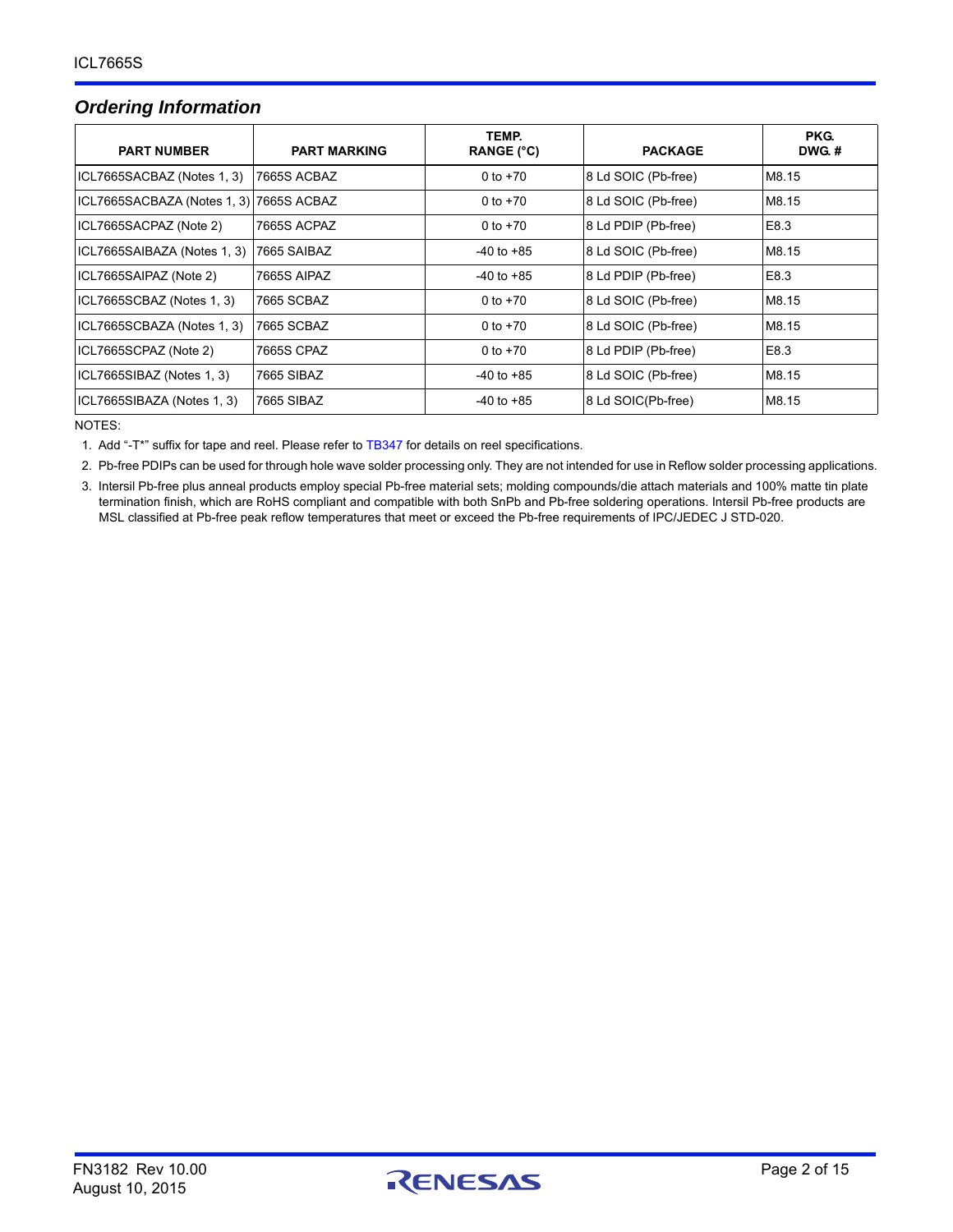#### **Absolute Maximum Ratings**

| (with respect to GND) (Note 5)                            |
|-----------------------------------------------------------|
|                                                           |
| (with respect to $V+$ ) (Note 5)                          |
| Input Voltages SET1 and SET2 (GND -0.3V) to (V+ V- +0.3V) |
| (Note 5)                                                  |
|                                                           |
| Maximum Source Output Current                             |
|                                                           |
|                                                           |

#### **Operating Conditions**

| Temperature Range |  |
|-------------------|--|
|                   |  |
|                   |  |

|  | Thermal Information |
|--|---------------------|
|--|---------------------|

| Thermal Resistance (Typical, Note 4)             | $\theta$ <sub>JA</sub> (°C/W) |
|--------------------------------------------------|-------------------------------|
| PDIP Package*                                    | 115                           |
|                                                  | 160                           |
| Maximum Junction Temperature (Plastic) +150°C    |                               |
| Maximum Junction Temperature (CERDIP). +175°C    |                               |
| Maximum Storage Temperature Range-65°C to +150°C |                               |
| Maximum Lead Temperature (Soldering 10s) +300°C  |                               |
| (SOIC - Lead Tips Only)                          |                               |
|                                                  |                               |
| http://www.intersil.com/pbfree/Pb-FreeReflow.asp |                               |

\*Pb-free PDIPs can be used for through hole wave solder processing only. They are not intended for use in Reflow solder processing applications.

*CAUTION: Do not operate at or near the maximum ratings listed for extended periods of time. Exposure to such conditions may adversely impact product reliability and result in failures not covered by warranty.*

#### NOTES:

- <span id="page-2-1"></span>4.  $\theta$ <sub>JA</sub> is measured with the component mounted on an evaluation PC board in free air.
- <span id="page-2-0"></span>5. Due to the SCR structure inherent in the CMOS process used to fabricate these devices, connecting any terminal to voltages greater than (V+ +0.3V) or less than (GND - 0.3V) may cause destructive device latchup. For these reasons, it is recommended that no inputs from external sources not operating from the same power supply be applied to the device before its supply is established, and that in multiple supply systems, the supply to the ICL7665S be turned on first. If this is not possible, current into inputs and/or outputs must be limited to ±0.5mA and voltages must not exceed those defined above.

| <b>Electrical Specifications</b> The specifications below are applicable to both the ICL7665S and ICL7665SA. V+ = 5V, $T_A$ = +25°C, |
|--------------------------------------------------------------------------------------------------------------------------------------|
| Test Circuit Figure 7. Unless Otherwise Specified                                                                                    |

| <b>PARAMETER</b>                              | <b>SYMBOL</b>                           |                                                                                                | <b>TEST CONDITIONS</b>                                              | <b>MIN</b>               | <b>TYP</b>               | <b>MAX</b>               | <b>UNITS</b> |
|-----------------------------------------------|-----------------------------------------|------------------------------------------------------------------------------------------------|---------------------------------------------------------------------|--------------------------|--------------------------|--------------------------|--------------|
| <b>Operating Supply Voltage</b>               | $V +$                                   | <b>ICL7665S</b>                                                                                | $T_A$ = +25°C                                                       | 1.6                      | $\overline{\phantom{a}}$ | 16                       | $\vee$       |
|                                               |                                         |                                                                                                | $0^{\circ}C \leq T_A \leq +70^{\circ}C$                             | 1.8                      | $\overline{\phantom{a}}$ | 16                       | $\vee$       |
|                                               |                                         |                                                                                                | $-25^{\circ}C \leq T_A \leq +85^{\circ}C$                           | 1.8                      | $\overline{\phantom{a}}$ | 16                       | $\vee$       |
|                                               |                                         | ICL7665SA                                                                                      | $0^{\circ}C \leq T_A \leq +70^{\circ}C$                             | 1.8                      | $\overline{\phantom{a}}$ | 16                       | $\vee$       |
|                                               |                                         |                                                                                                | $-25^{\circ}C \leq T_A \leq +85^{\circ}C$                           | 1.8                      | $\overline{\phantom{a}}$ | 16                       | $\vee$       |
| <b>Supply Current</b>                         | $ + $                                   |                                                                                                | $GND \leq V_{SET1}$ , $V_{SET2} \leq V+$ , All Outputs Open Circuit |                          |                          |                          |              |
|                                               |                                         | $0^{\circ}C \leq T_A \leq +70^{\circ}C$                                                        | $V + = 2V$                                                          | $\blacksquare$           | 2.5                      | 10                       | μA           |
|                                               |                                         |                                                                                                | $V + = 9V$                                                          | $\overline{\phantom{a}}$ | 2.6                      | 10                       | μA           |
|                                               |                                         |                                                                                                | $V + = 15V$                                                         | $\overline{\phantom{a}}$ | 2.9                      | 10                       | μA           |
|                                               |                                         | $-40^{\circ}C \leq T_A \leq +85^{\circ}C$                                                      | $V + = 2V$                                                          | $\overline{a}$           | 2.5                      | 10                       | μA           |
|                                               |                                         |                                                                                                | $V + = 9V$                                                          | $\overline{a}$           | 2.6                      | 10                       | μA           |
|                                               |                                         |                                                                                                | $V + = 15V$                                                         |                          | 2.9                      | 10                       | μA           |
| Input Trip Voltage                            | V <sub>SET1</sub>                       | <b>ICL7665S</b>                                                                                |                                                                     | 1.20                     | 1.30                     | 1.40                     | $\vee$       |
|                                               | V <sub>SET2</sub>                       |                                                                                                |                                                                     | 1.20                     | 1.30                     | 1.40                     | $\vee$       |
|                                               | V <sub>SET1</sub>                       | <b>ICL7665SA</b>                                                                               |                                                                     | 1.275                    | 1.30                     | 1.325                    | $\vee$       |
|                                               | V <sub>SET2</sub>                       |                                                                                                |                                                                     | 1.275                    | 1.30                     | 1.325                    | $\vee$       |
| Temperature Coefficient of                    | $\Delta V$ SET                          | <b>ICL7665S</b><br><b>ICL7665SA</b>                                                            |                                                                     | $\blacksquare$           | 200                      | $\overline{\phantom{a}}$ | ppm          |
| $V_{\sf SET}$                                 | $\Delta\mathsf{T}$                      |                                                                                                |                                                                     | $\overline{\phantom{a}}$ | 100                      | $\overline{\phantom{a}}$ | ppm          |
| Supply Voltage Sensitivity of<br>VSET1, VSET2 | $\Delta V_{\text{SET}}$<br>$\Delta V_S$ | $R_{OUT1}$ , $R_{OUT2}$ , $R_{HYST1}$ , $R_{2HYST2}$ = 1M $\Omega$ ,<br>$2V \leq V + \leq 10V$ |                                                                     | $\overline{\phantom{a}}$ | 0.03                     |                          | %N           |

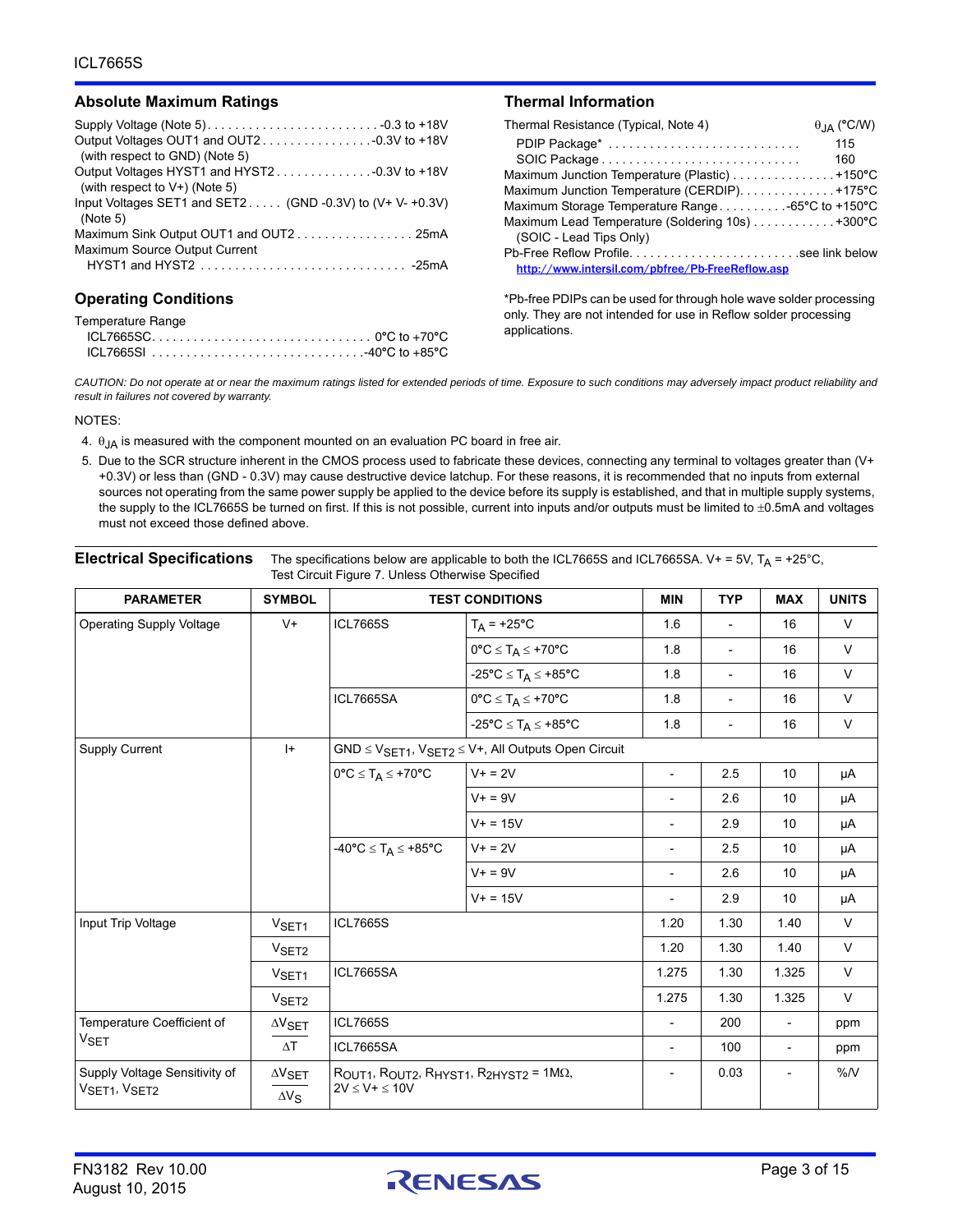## **Electrical Specifications** The specifications below are applicable to both the ICL7665S and ICL7665SA. V+ = 5V, T<sub>A</sub> = +25°C,

| Test Circuit Figure 7. Unless Otherwise Specified (Continued) |                                |                                                                                                                  |                                                                                    |                                     |                          |                          |              |
|---------------------------------------------------------------|--------------------------------|------------------------------------------------------------------------------------------------------------------|------------------------------------------------------------------------------------|-------------------------------------|--------------------------|--------------------------|--------------|
| <b>PARAMETER</b>                                              | <b>SYMBOL</b>                  | <b>TEST CONDITIONS</b>                                                                                           |                                                                                    |                                     | <b>TYP</b>               | <b>MAX</b>               | <b>UNITS</b> |
| Output Leakage Currents of                                    | $I_{OLK}$                      | $V_{\text{SET}} = 0V$ or $V_{\text{SET}} \ge 2V$                                                                 |                                                                                    | $\overline{\phantom{0}}$            | 10                       | 200                      | nA           |
| OUT and HYST                                                  | <b>IHLK</b>                    |                                                                                                                  |                                                                                    | $\qquad \qquad \blacksquare$        | $-10$                    | $-100$                   | nA           |
|                                                               | $I_{OLK}$                      | $V + = 15V$                                                                                                      |                                                                                    | $\overline{\phantom{0}}$            | $\blacksquare$           | 2000                     | nA           |
|                                                               | <sup>I</sup> HLK               |                                                                                                                  |                                                                                    | $\frac{1}{2}$                       | $\overline{\phantom{0}}$ | $-500$                   | nA           |
| <b>Output Saturation Voltages</b>                             | VOUT1                          | $VSET1 = 2V,$                                                                                                    | $V + = 2V$<br>0.2<br>$\overline{\phantom{0}}$<br>$V + 5V$<br>0.1<br>$\overline{a}$ |                                     | 0.5                      | $\vee$                   |              |
|                                                               |                                | $IOUT1 = 2mA$                                                                                                    |                                                                                    |                                     | 0.3                      | $\vee$                   |              |
|                                                               |                                |                                                                                                                  | $V + = 15V$                                                                        | $\overline{\phantom{a}}$            | 0.06                     | 0.2                      | $\vee$       |
| <b>Output Saturation Voltages</b>                             | VHYST <sub>1</sub>             | $VSET1 = 2V,$                                                                                                    | $V + = 2V$                                                                         | $\overline{\phantom{0}}$            | $-0.15$                  | $-0.30$                  | $\vee$       |
|                                                               |                                | $I_{H}$ <sub>HYST1</sub> = -0.5mA                                                                                | $V + 5V$                                                                           | $\overline{\phantom{a}}$            | $-0.05$                  | $-0.15$                  | $\vee$       |
|                                                               |                                |                                                                                                                  | $V + = 15V$                                                                        | $\overline{\phantom{0}}$            | $-0.02$                  | $-0.10$                  | $\vee$       |
| <b>Output Saturation Voltages</b>                             | VOUT <sub>2</sub>              | $V + = 2V$<br>$VSET2 = 0V,$<br>$IOUT2 = 2mA$<br>$V + 5V$                                                         |                                                                                    | $\overline{\phantom{0}}$            | 0.2                      | 0.5                      | $\vee$       |
|                                                               |                                |                                                                                                                  |                                                                                    | $\overline{\phantom{0}}$            | 0.15                     | 0.3                      | $\vee$       |
|                                                               |                                |                                                                                                                  | $V + = 15V$                                                                        | $\overline{a}$                      | 0.11                     | 0.25                     | $\vee$       |
| <b>Output Saturation Voltages</b>                             | VHYST <sub>2</sub>             | $VSET2 = 2V$                                                                                                     | $V + = 2V$ , $I_{H}YST2 = -0.2mA$                                                  | $-0.25$<br>$-0.8$<br>$\overline{a}$ | $\vee$                   |                          |              |
|                                                               |                                |                                                                                                                  | $V_+$ = 5V, $I_{HYST2}$ = -0.5mA                                                   | $\overline{a}$                      | $-0.43$                  | $-1.0$                   | $\vee$       |
|                                                               |                                |                                                                                                                  | $V+ = 15V$ , $IHYST2 = -0.5mA$                                                     | $\overline{a}$                      | $-0.35$                  | $-0.8$                   | $\vee$       |
| V <sub>SET</sub> Input Leakage Current                        | I <sub>SET</sub>               | $GND \leq V_{SET} \leq V+$                                                                                       |                                                                                    | $\overline{\phantom{0}}$            | 0.01                     | 10 <sup>°</sup>          | nA           |
| ∆ Input for Complete Output                                   | $\Delta V_{\text{SET}}$        | $R_{\text{OUT}} = 4.7k\Omega$ ,                                                                                  | <b>ICL7665S</b>                                                                    | $\overline{\phantom{0}}$            | 1.0                      | $\overline{\phantom{a}}$ | mV           |
| Change                                                        |                                | $R_{H YST}$ = 20k $\Omega$ ,<br><b>ICL7665SA</b><br>$V_{\text{OUT}}$ LO = 1% V+,<br>$V_{\text{OUT}}$ HI = 99% V+ |                                                                                    | $\overline{\phantom{0}}$            | 0.1                      |                          | mV           |
| Difference in Trip Voltages                                   | $VSET1$ -<br>V <sub>SET2</sub> | $R_{\text{OUT}}$ , $R_{\text{HYST}}$ = 1mW                                                                       |                                                                                    | $\overline{\phantom{0}}$            | ±5                       | ±50                      | mV           |
| Output/Hysteresis                                             |                                | ROUT, RHYST = 1mW                                                                                                | <b>ICL7665S</b>                                                                    | $\overline{\phantom{a}}$            | ±1                       | $\overline{\phantom{a}}$ | mV           |
| <b>Difference</b>                                             |                                |                                                                                                                  | ICL7665SA                                                                          | $\overline{\phantom{0}}$            | ±0.1                     | $\overline{\phantom{a}}$ | mV           |

NOTES:

6. Derate above +25**°**C ambient temperature at 4mW/**°**C.

7. All significant improvements over the industry standard ICL7665 are highlighted.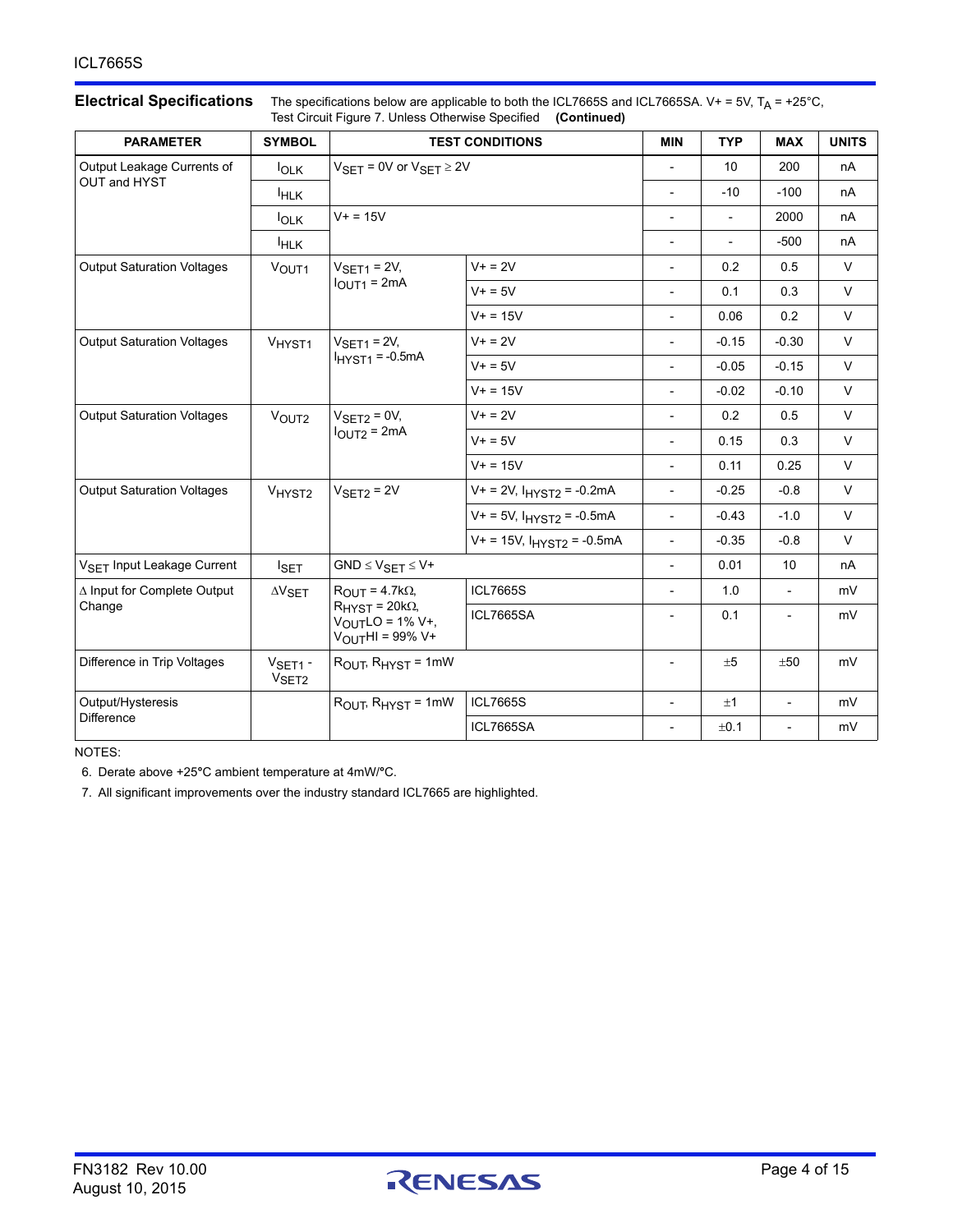#### **AC Electrical Specifications**

| <b>PARAMETER</b>          | <b>SYMBOL</b>     | <b>TEST CONDITIONS</b>                                                                                                                                      | <b>MIN</b>                   | <b>TYP</b> | <b>MAX</b>               | <b>UNITS</b> |
|---------------------------|-------------------|-------------------------------------------------------------------------------------------------------------------------------------------------------------|------------------------------|------------|--------------------------|--------------|
| <b>OUTPUT DELAY TIMES</b> |                   |                                                                                                                                                             |                              |            |                          |              |
| Input Going HI            | t <sub>SO1D</sub> | $V_{\rm SFT}$ Switched between 1.0V to 1.6V                                                                                                                 |                              | 85         |                          | μs           |
|                           | t <sub>SH1D</sub> | $R_{\text{OUT}} = 4.7k\Omega$ , C <sub>L</sub> = 12pF<br>$R_{H YST}$ = 20k $\Omega$ , C <sub>1</sub> = 12pF                                                 |                              | 90         |                          | μs           |
|                           | t <sub>SO2D</sub> |                                                                                                                                                             |                              | 55         |                          | μs           |
|                           | t <sub>SH2D</sub> |                                                                                                                                                             | $\overline{\phantom{0}}$     | 55         | $\overline{\phantom{a}}$ | μs           |
| Input Going LO            | $t_{\text{SO1D}}$ | V <sub>SET</sub> Switched between 1.6V to 1.0V<br>$R_{\text{OUT}} = 4.7k\Omega$ , C <sub>L</sub> = 12pF<br>$R_{H YST}$ = 20k $\Omega$ , $C_L$ = 12pF        |                              | 75         |                          | μs           |
|                           | t <sub>SH1D</sub> |                                                                                                                                                             |                              | 80         | $\overline{\phantom{a}}$ | μs           |
|                           | $t_{\text{SO2D}}$ |                                                                                                                                                             |                              | 60         |                          | μs           |
|                           | t <sub>SH2D</sub> |                                                                                                                                                             | $\overline{\phantom{a}}$     | 60         | $\overline{\phantom{a}}$ | μs           |
| <b>Output Rise Times</b>  | $t_{\text{O1R}}$  | V <sub>SFT</sub> Switched between 1.0V to 1.6V<br>$R_{\text{OUT}} = 4.7k\Omega$ , C <sub>L</sub> = 12pF<br>$R_{H}\gamma_{ST}$ = 20k $\Omega$ , $C_1$ = 12pF | $\overline{a}$               | 0.6        |                          | μs           |
|                           | $t_{O2R}$         |                                                                                                                                                             | $\overline{\phantom{a}}$     | 0.8        |                          | μs           |
|                           | $t_{\text{H1R}}$  |                                                                                                                                                             | $\overline{\phantom{a}}$     | 7.5        |                          | μs           |
|                           | $t_{H2R}$         |                                                                                                                                                             | $\overline{\phantom{a}}$     | 0.7        |                          | μs           |
| <b>Output Fall Times</b>  | $t_{O1F}$         | V <sub>SET</sub> Switched between 1.0V to 1.6V<br>$R_{OIII}$ = 4.7k $\Omega$ , $C_{I}$ = 12pF<br>$R_{H YST}$ = 20k $\Omega$ , C <sub>1</sub> = 12pF         | $\qquad \qquad \blacksquare$ | 0.6        | $\overline{\phantom{a}}$ | μs           |
|                           | $t_{O2F}$         |                                                                                                                                                             |                              | 0.7        | $\overline{\phantom{a}}$ | μs           |
|                           | $t_{\text{H1F}}$  |                                                                                                                                                             | $\overline{\phantom{a}}$     | 4.0        | $\overline{\phantom{a}}$ | μs           |
|                           | $t_{H2F}$         |                                                                                                                                                             |                              | 1.8        |                          | μs           |

## *Functional Block Diagram*



CONDITIONS (Note 5)

V<sub>SET1</sub> > 1.3V, OUT1 Switch ON, HYST1 Switch ON V<sub>SET1</sub> < 1.3V, OUT1 Switch OFF, HYST1 Switch OFF VSET2 > 1.3V, OUT2 Switch OFF, HYST2 Switch ON VSET2 < 1.3V, OUT2 Switch ON, HYST2 Switch OFF

NOTE:

8. See Electrical Specifications for exact thresholds.

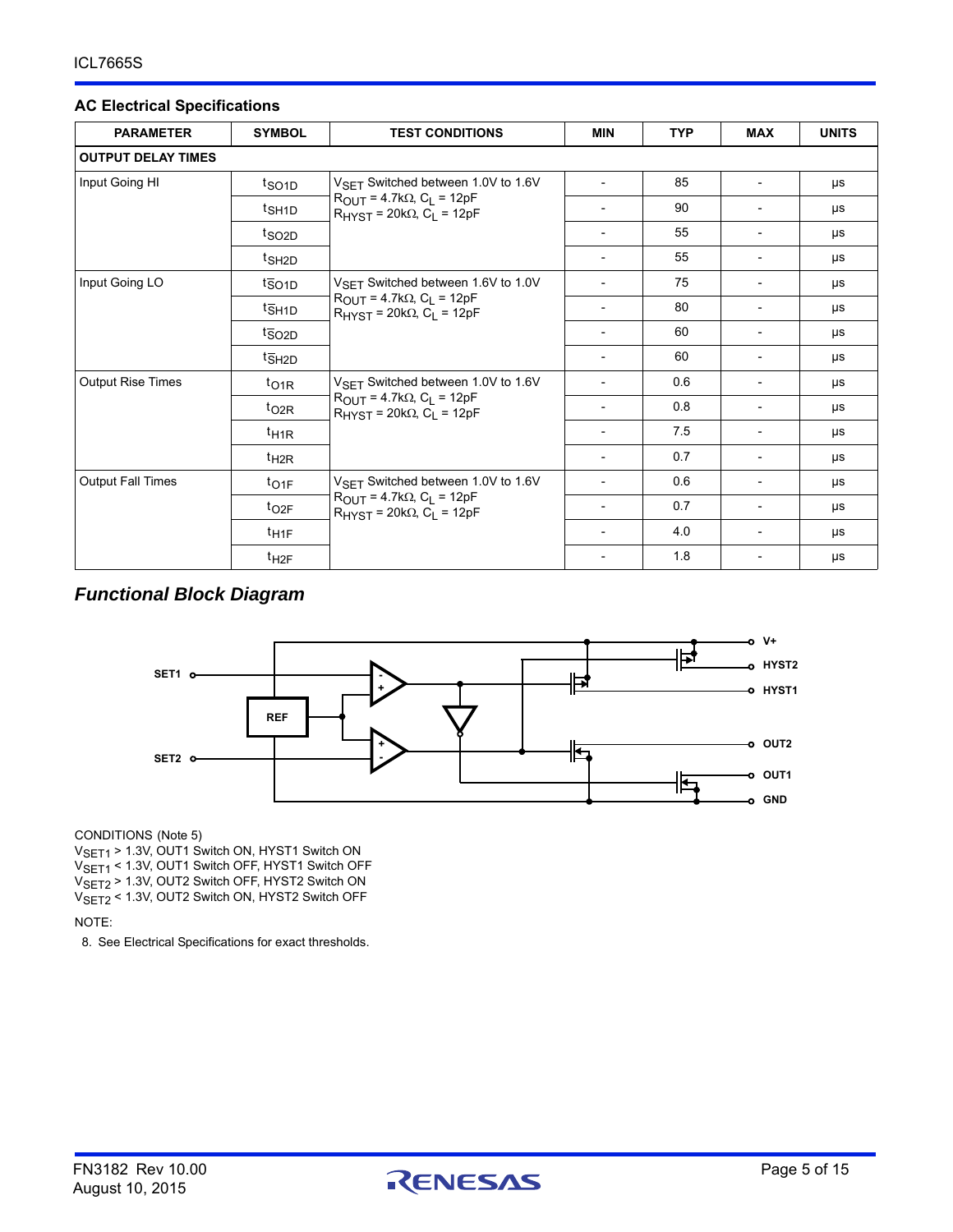### *Typical Performance Curves*















**FIGURE 2. OUT2 SATURATION VOLTAGE AS A FUNCTION OF OUTPUT CURRENT**



**HYST2 OUTPUT CURRENT (mA)**

**FIGURE 4. HYST2 OUTPUT SATURATION VOLTAGE vs HYST2 OUTPUT CURRENT**





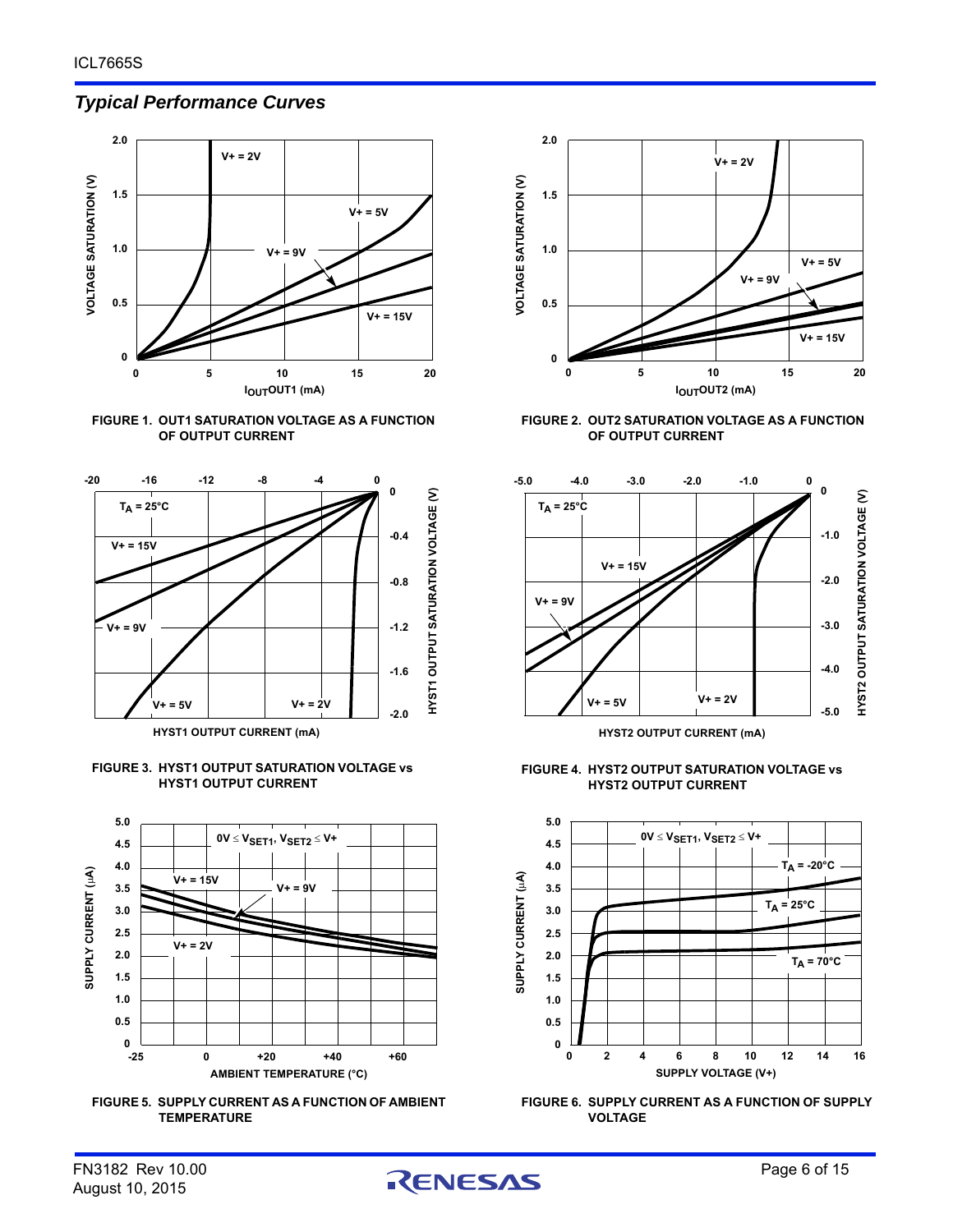## *Detailed Description*

As shown in the Functional Diagram, the ICL7665S consists of two comparators which compare input voltages on the SET1 and SET2 terminals to an internal 1.3V bandgap reference. The outputs from the two comparators drive open-drain N-channel transistors for OUT1 and OUT2, and open-drain P-channel transistors for HYST1 and HYST2 outputs. Each section, the Undervoltage Detector and the Overvoltage Detector, is independent of the other, although both use the internal 1.3V reference. The offset voltages of the two comparators will normally be unequal so  $V<sub>SET1</sub>$  will generally not quite equal  $V<sub>SET2</sub>$ .

The input impedance of the SET1 and SET2 pins are extremely high, and for most practical applications can be ignored. The four outputs are open-drain MOS transistors, and when ON behave as low resistance switches to their respective supply rails. This minimizes errors in setting up the hysteresis, and maximizes the output flexibility. The operating currents of the bandgap reference and the comparators are around 100nA each.



**FIGURE 7. TEST CIRCUITS**

## <span id="page-6-0"></span>*Precautions*

Junction isolated CMOS devices like the ICL7665S have an inherent SCR or 4-layer PNPN structure distributed throughout the die. Under certain circumstances, this can be triggered into a potentially destructive high current mode. This latchup can be triggered by forward-biasing an input or output with respect to the power supply, or by applying excessive supply voltages. In very low current analog circuits, such as the ICL7665S, this SCR can also be triggered by applying the input power supply extremely rapidly ("instantaneously"), e.g., through a low impedance battery and an ON/OFF switch with short lead lengths. The rate-of-rise of the supply voltage can exceed  $100V/\mu s$  in such a circuit. A low impedance capacitor (e.g.,  $0.05\mu$ F disc ceramic) between the V+ and GND pins of the ICL7665S can be used to reduce the rate-of-rise of the supply voltage in battery applications. In line operated systems, the rate-of-rise of the supply is limited by other considerations, and is normally not a problem.

If the SET voltages must be applied before the supply voltage V+, the input current should be limited to less than 0.5mA by appropriate external resistors, usually required for voltage setting anyway. A similar precaution should be taken with the outputs if it is likely that they will be driven by other circuits to levels outside the supplies at any time. Additionally, with a V+ supply that has ringing or drooping after power up, a false transition on the OUTx output may occur even though the resistor programmed threshold voltage is not encroached upon. This occurs as the internal bandgap circuit time constant, on the order of a microsecond is matched by the V+ transient. If this occurs connecting a  $1<sub>\mu</sub>F$  to the SETx pin will eliminate the OUTx false transition as the additional

capacitance moves the external time constant three orders of magnitude above the internal time constant.





## *Simple Threshold Detector*

Figure [9](#page-7-0) shows the simplest connection of the ICL7665S for threshold detection. From the graph [9B,](#page-7-1) it can be seen that at low input voltage OUT1 is OFF, or high, while OUT2 is ON, or low. As the input rises (e.g., at power-on) toward V<sub>NOM</sub> (usually the eventual operating voltage), OUT2 goes high on reaching  $V_{TR2}$ . If the voltage rises above  $V_{NOM}$  as much as  $V<sub>TR1</sub>$ , OUT1 goes low. The Equations are giving V<sub>SET1</sub> and V<sub>SET2</sub> are from Figure [9A:](#page-7-2)

$$
V_{\text{SET1}} = V_{\text{IN}} \frac{R_{11}}{(R_{11} + R_{21})}
$$
  $V_{\text{SET2}} = V_{\text{IN}} \frac{R_{12}}{(R_{12} + R_{22})}$ 

Since the voltage to trip each comparator is nominally 1.3V, the value  $V_{IN}$  for each trip point can be found from

$$
V_{TR1} = V_{SET1} \frac{(R_{11} + R_{21})}{R_{11}} = 1.3 \frac{(R_{11} + R_{21})}{R_{11}}
$$
 for detector 1

and

$$
V_{TR2} = V_{SET2} \frac{(R_{12} + R_{22})}{R_{12}} = 1.3 \frac{(R_{12} + R_{22})}{R_{12}}
$$
 for detector 2

August 10, 2015

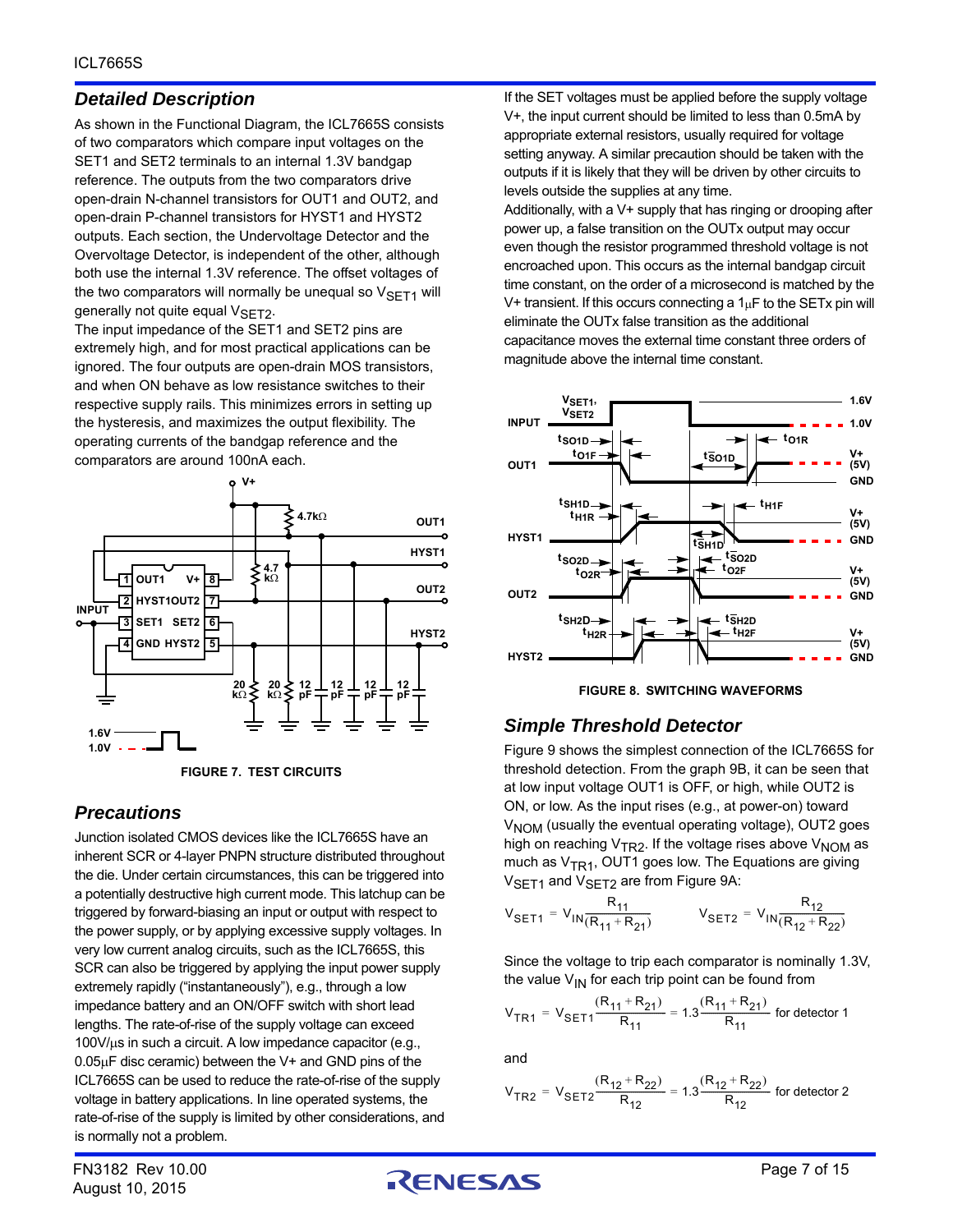

<span id="page-7-2"></span><span id="page-7-1"></span><span id="page-7-0"></span>**FIGURE 9A. CIRCUIT CONFIGURATION FIGURE 9B. TRANSFER CHARACTERISTICS FIGURE 9. SIMPLE THRESHOLD DETECTOR**





<span id="page-7-3"></span>Either detector may be used alone, as well as both together, in any of the circuits shown here.

When  $V_{IN}$  is very close to one of the trip voltage, normal variations and noise may cause it to wander back and forth across this level, leading to erratic output ON and OFF conditions. The addition of hysteresis, making the trip points slightly different for rising and falling inputs, will avoid this condition.

## *Threshold Detector with Hysteresis*

Figure [10A](#page-7-3) shows how to set up such hysteresis, while Figure [10B](#page-7-4) shows how the hysteresis around each trip point produces switching action at different points depending on whether  $V_{IN}$  is rising or falling (the arrows indicated direction of change. The HYST outputs are basically switches which short out  $R_{31}$  or  $R_{32}$  when  $V_{1N}$  is above the respective trip point. Thus if the input voltage rises from a low value, the trip point will be controlled by  $R_{1N}$ ,  $R_{2N}$ , and  $R_{3N}$ , until the trip point is reached. As this value is passed, the detector changes state,  $R_{3N}$  is shorted out, and the trip point

<span id="page-7-4"></span>becomes controlled by only  $R_{1N}$  and  $R_{2N}$ , a lower value. The input will then have to fall to this new point to restore the initial comparator state, but as soon as this occurs, the trip point will be raised again.

An alternative circuit for obtaining hysteresis is shown in Figure 11. In this configuration, the HYST pins put the extra resistor in parallel with the upper setting resistor. The values of the resistors differ, but the action is essentially the same. The governing Equations are given in Table 1. These ignore the effects of the resistance of the HYST outputs, but these can normally be neglected if the resistor values are above about  $100k\Omega$ .

$$
V_{TR2} = V_{SET2} \frac{(R_{12} + R_{22})}{R_{12}} = 1.3 \frac{(R_{12} + R_{22})}{R_{12}}
$$
 for detector 2

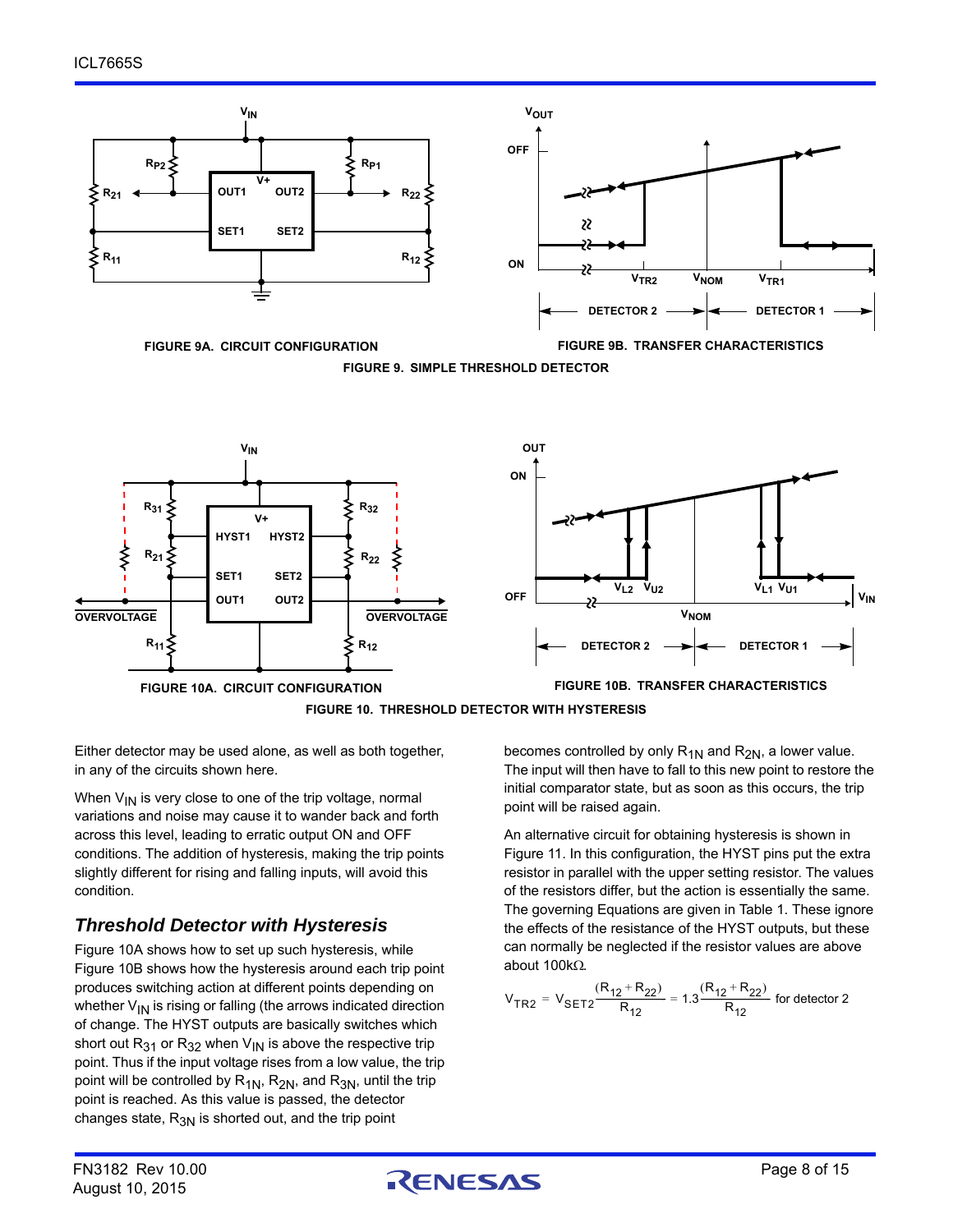

<span id="page-8-1"></span>**FIGURE 11. AN ALTERNATIVE HYSTERESIS CIRCUIT**



#### **TABLE 1. SET-POINT EQUATIONS**

#### *Applications*

#### *Single Supply Fault Monitor*

Figure [12](#page-8-0) shows an over/under voltage fault monitor for a single supply. The overvoltage trip point is centered around 5.5V and the undervoltage trip point is centered around 4.5V. Both have some hysteresis to prevent erratic output ON and OFF conditions. The two outputs are connected in a wired OR configuration with a pull-up resistor to generate a power OK signal.



<span id="page-8-0"></span>**FIGURE 12. FAULT MONITOR FOR A SINGLE SUPPLY**

### *Multiple Supply Fault Monitor*

The ICL7665S can simultaneously monitor several supplies when connected as shown in Figure [13.](#page-9-0) The resistors are chosen such that the sum of the currents through  $R_{21A}$ ,  $R_{21B}$ , and  $R_{31}$  is equal to the current through  $R_{11}$  when the two input voltage are at the desired low voltage detection point. The current through  $R_{11}$  at this point is equal to 1.3V/R<sub>11</sub>. The voltage at the  $V_{\text{SET}}$  input depends on the voltage of both supplies being monitored. The trip voltage of one supply while the other supply is at the nominal voltage will be different that the trip voltage when both supplies are below their nominal voltages.

The other side of the ICL7665S can be used to detect the absence of negative supplies. The trip points for OUT1 depend on both the negative supply voltages and the actual voltage of the +5V supply.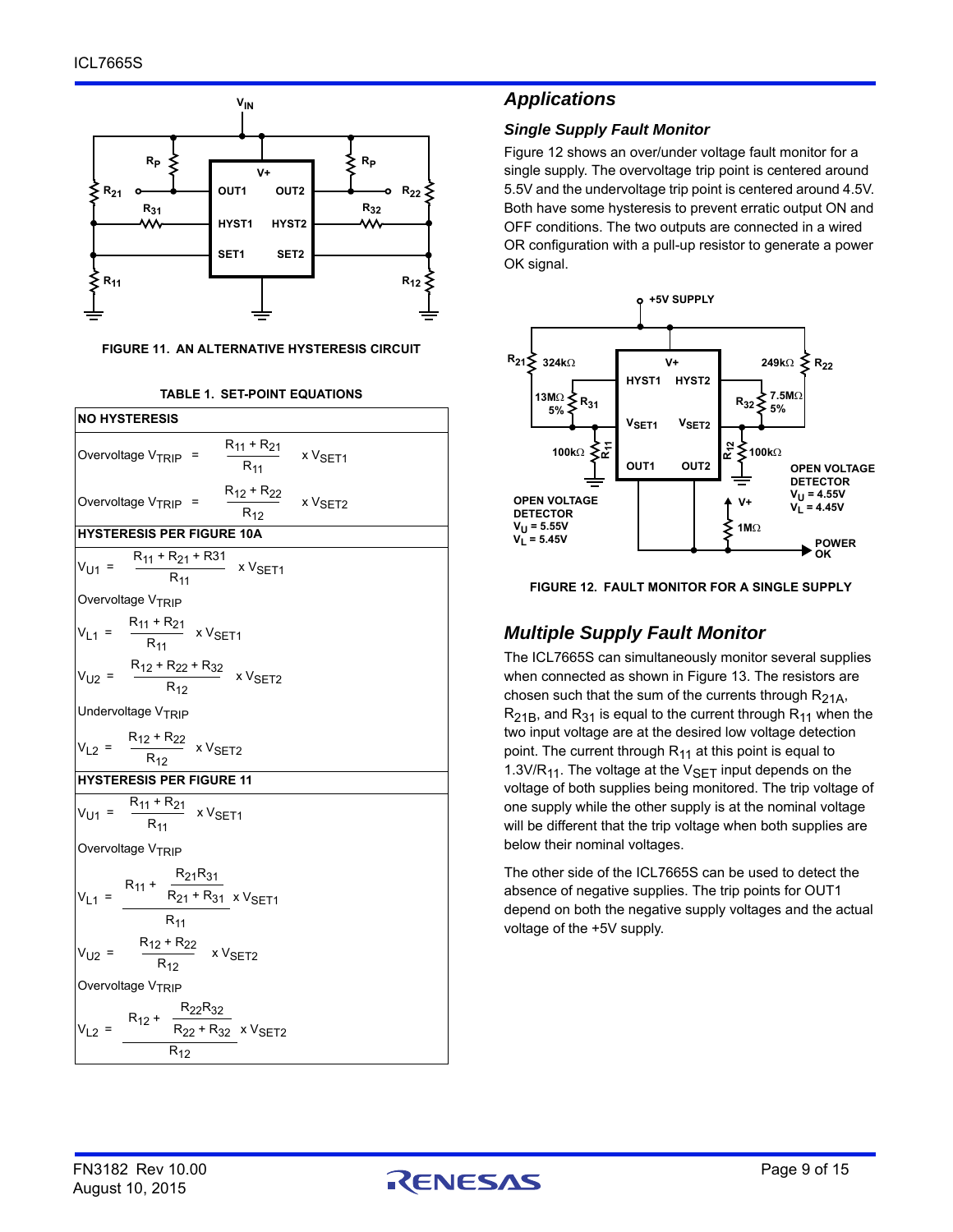



#### <span id="page-9-0"></span>*Combination Low Battery Warning and Low Battery Disconnect*

When using rechargeable batteries in a system, it is important to keep the batteries from being over discharged. The circuit shown in Figure [14](#page-9-1) provides a low battery warning and also disconnects the low battery from the rest of the system to prevent damage to the battery. The OUT1 is used to shutdown the ICL7663S when the battery voltage drops to the value where the load should be disconnected.

As long as  $V_{\text{SFT1}}$  is greater than 1.3V, OUT1 is low, but when  $V_{\text{SFT1}}$  drops below 1.3V, OUT1 goes high shutting off the ICL7663S. The OUT2 is used for low battery warning. When  $V_{\text{SET2}}$  is greater than 1.3V, OUT2 is high and the low battery warning is on. When  $V_{\text{SFT2}}$  drops below 1.3V, OUT2 is low and the low battery warning goes off. The trip voltage for low battery warning can be set higher than the trip voltage for shutdown to give advance low battery warning before the battery is disconnected.

#### *Power Fail Warning and Power-up/Power-down Reset*

Figure [14](#page-9-1) shows a power fail warning circuit with power-up/power-down reset. When the unregulated DC input is above the trip point, OUT1 is low. When the DC input drops below the trip point, OUT1 shuts OFF and the power fail warning goes high. The voltage on the input of the 7805 will continue to provide 5V out at 1A until  $V_{IN}$  is less than 7.3V, this circuit will provide a certain amount of warning before the 5V output begins to drop.

The ICL7665S OUT2 is used to prevent a microprocessor from writing spurious data to a CMOS battery backup memory by causing OUT2 to go low when the 7805 5V output drops below the ICL7665S trip point.



<span id="page-9-1"></span>**FIGURE 14. LOW BATTERY WARNING AND LOW BATTERY DISCONNECT**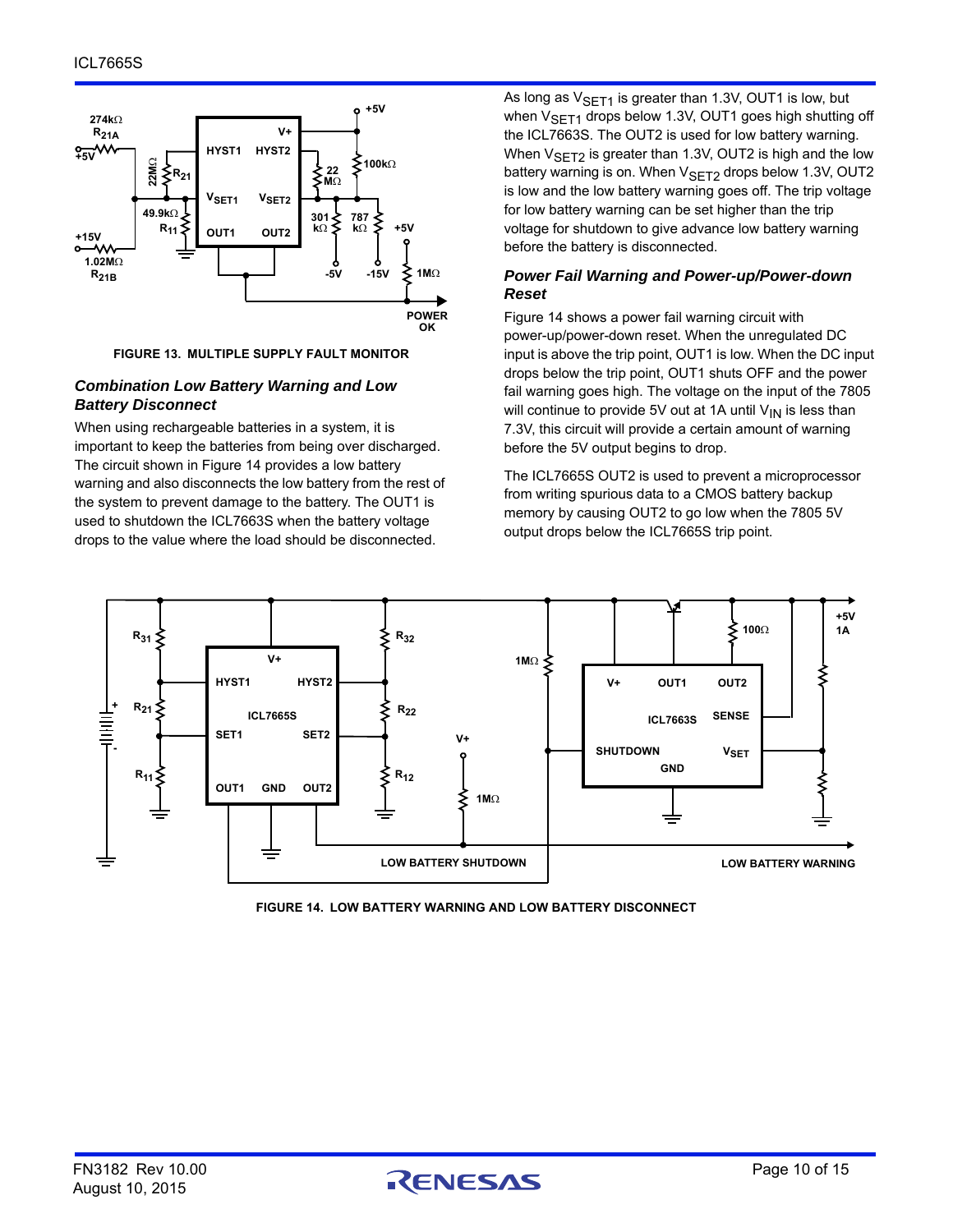

**FIGURE 15. POWER FAIL WARNING AND POWERUP/POWERDOWN RESET**

#### *Simple High/Low Temperature Alarm*

Figure [16](#page-11-0) illustrates a simple high/low temperature alarm which uses the ICL7665S with an NPN transistor. The voltage at the top of  $R_1$  is determined by the  $V_{BF}$  of the transistor and the position of  $R_1$ 's wiper arm. This voltage has a negative temperature coefficient.  $R_1$  is adjusted so that  $V_{\text{SET2}}$  equals 1.3V when the NPN transistor's temperature reaches the temperature selected for the high temperature alarm. When this occurs, OUT2 goes low.  $R_2$  is adjusted so that  $V_{\text{SFT1}}$ equals 1.3V when the NPN transistor's temperature reaches the temperature selected for the low temperature alarm. When the temperature drops below this limit, OUT1 goes low.

#### *AC Power Fail and Brownout Detector*

Figure [17](#page-11-1) shows a circuit that detects AC undervoltage by monitoring the secondary side of the transformer. The capacitor,  $C_1$ , is charged through  $R_1$  when OUT1 is OFF. With a normal 100 VAC input to the transformer, OUT1 will discharge  $C_1$  once every cycle, approximately every 16.7ms. When the AC input voltage is reduced, OUT1 will stay OFF, so that  $C_1$  does not discharge. When the voltage on  $C_1$  reaches 1.3V, OUT2 turns OFF and the power fail warning goes high. The time constant,  $R_1C_1$ , is chosen such that it takes longer than 16.7ms to charge  $C_1$  1.3V.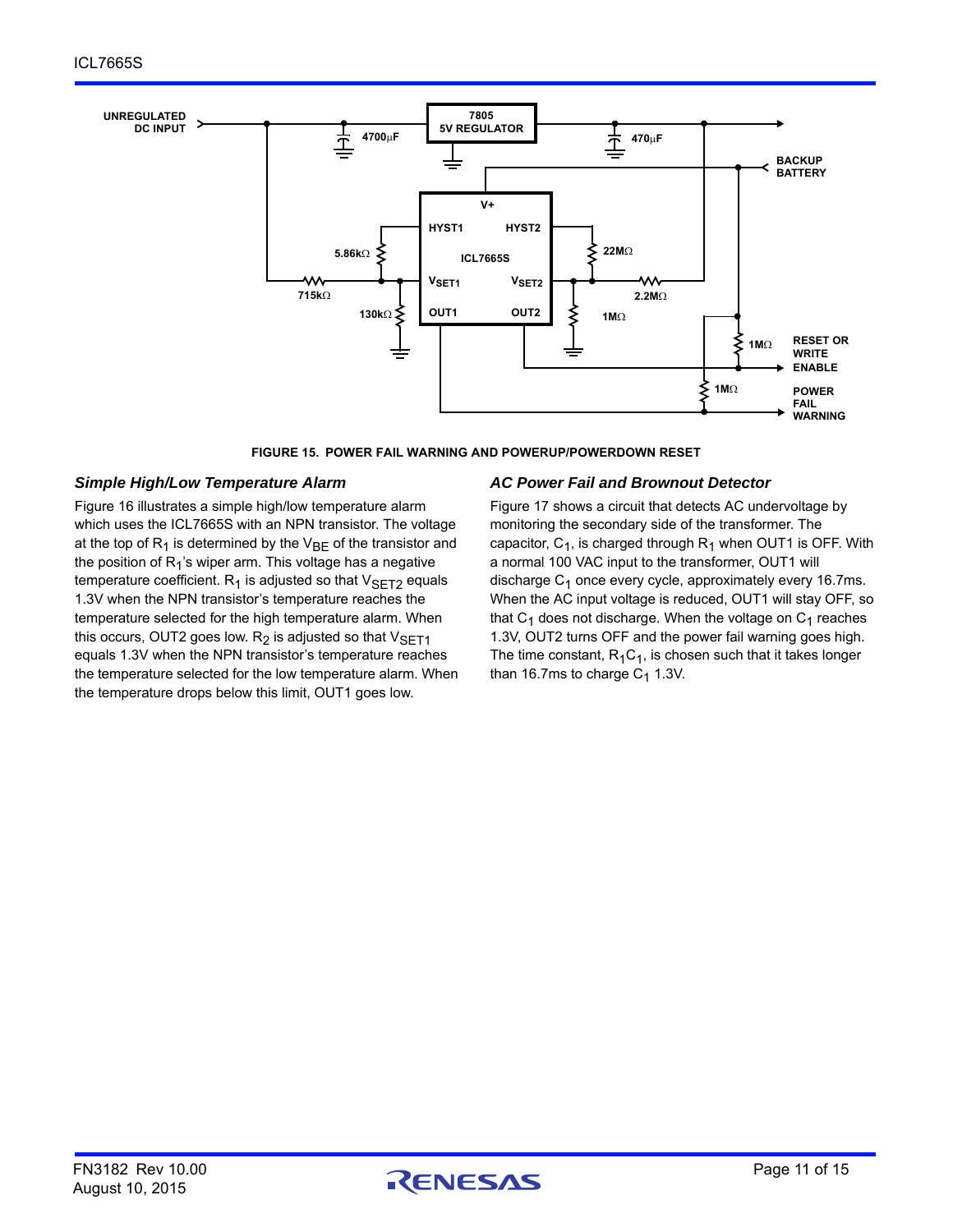



<span id="page-11-0"></span>

<span id="page-11-1"></span>**FIGURE 17. AC POWER FAIL AND BROWNOUT DETECTOR**

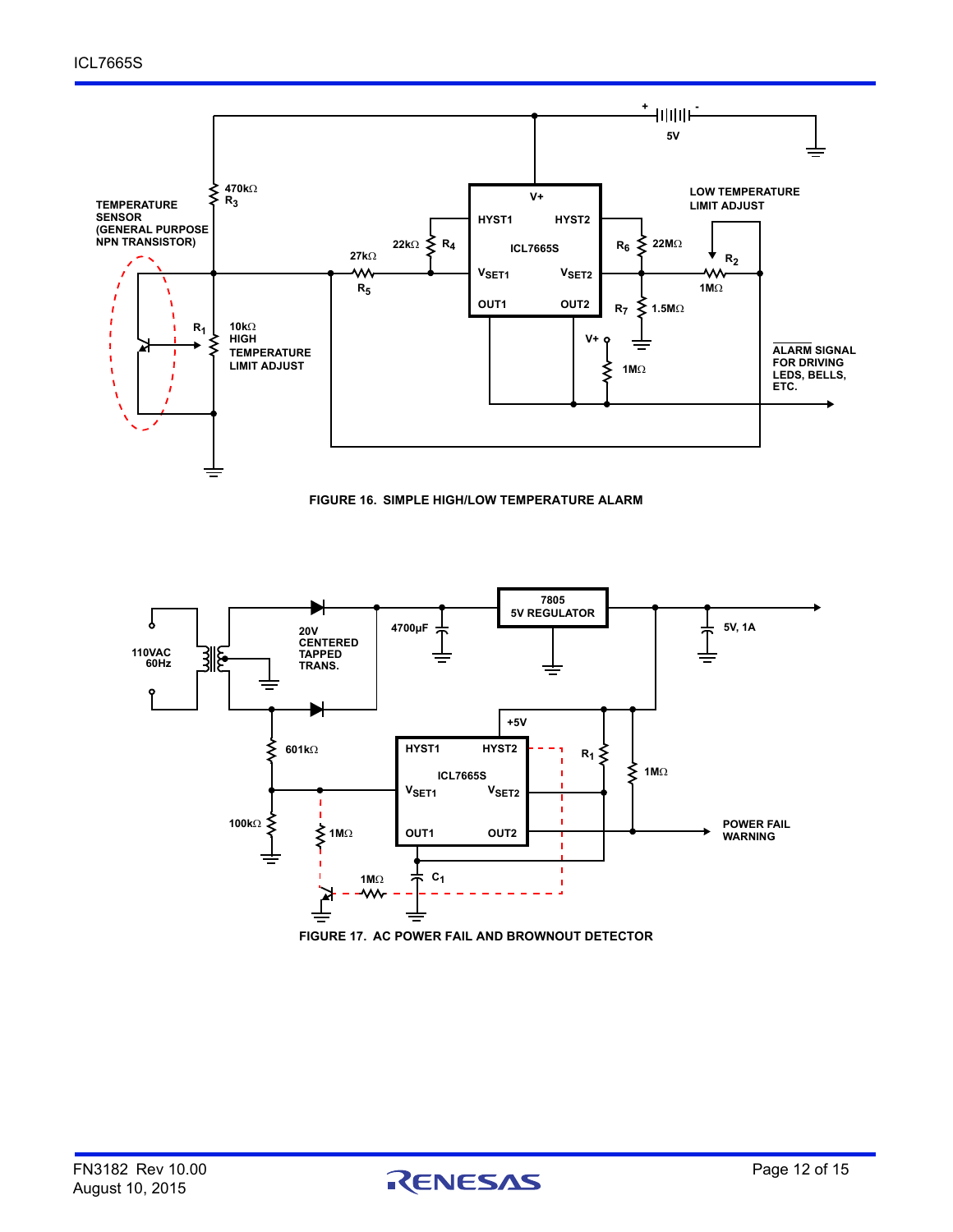### *Revision History*

The revision history provided is for informational purposes only and is believed to be accurate, but not warranted. Please go to the web to make sure that you have the latest revision.

| <b>DATE</b>     | <b>REVISION</b> | <b>CHANGE</b>                                                                                                               |
|-----------------|-----------------|-----------------------------------------------------------------------------------------------------------------------------|
| August 10, 2015 | FN3182.10       | Added Rev History beginning with Rev 10.<br>Added About Intersil Verbiage.<br>Updated Ordering Information Table on page 2. |

#### *About Intersil*

Intersil Corporation is a leading provider of innovative power management and precision analog solutions. The company's products address some of the largest markets within the industrial and infrastructure, mobile computing and high-end consumer markets.

For the most updated datasheet, application notes, related documentation and related parts, please see the respective product information page found at<www.intersil.com>.

You may report errors or suggestions for improving this datasheet by visiting [www.intersil.com/ask](http://www.intersil.com/en/support.html?OrganizationID=784358&p=createnewticket&p_href=http%3A%2F%2Fwww.intersil.com%2Fen%2Fsupport.html).

Reliability reports are also available from our website at [www.intersil.com/support.](http://www.intersil.com/en/support/qualandreliability.html#reliability)

© Copyright Intersil Americas LLC 2004-2015. All Rights Reserved. All trademarks and registered trademarks are the property of their respective owners.

For additional products, see [www.intersil.com/en/products.html](http://www.intersil.com/en/products.html?utm_source=Intersil&utm_medium=datasheet&utm_campaign=disclaimer-ds-footer)

[Intersil products are manufactured, assembled and tested utilizing ISO9001 quality systems as noted](http://www.intersil.com/en/products.html?utm_source=Intersil&utm_medium=datasheet&utm_campaign=disclaimer-ds-footer) in the quality certifications found at [www.intersil.com/en/support/qualandreliability.html](http://www.intersil.com/en/support/qualandreliability.html?utm_source=Intersil&utm_medium=datasheet&utm_campaign=disclaimer-ds-footer)

*Intersil products are sold by description only. Intersil may modify the circuit design and/or specifications of products at any time without notice, provided that such modification does not, in Intersil's sole judgment, affect the form, fit or function of the product. Accordingly, the reader is cautioned to verify that datasheets are current before placing orders. Information furnished by Intersil is believed to be accurate and reliable. However, no responsibility is assumed by Intersil or its subsidiaries for its use; nor for any infringements of patents or other rights of third parties which may result from its use. No license is granted by implication or otherwise under any patent or patent rights of Intersil or its subsidiaries.*

For information regarding Intersil Corporation and its products, see [www.intersil.com](http://www.intersil.com?utm_source=intersil&utm_medium=datasheet&utm_campaign=disclaimer-ds-footer)

August 10, 2015

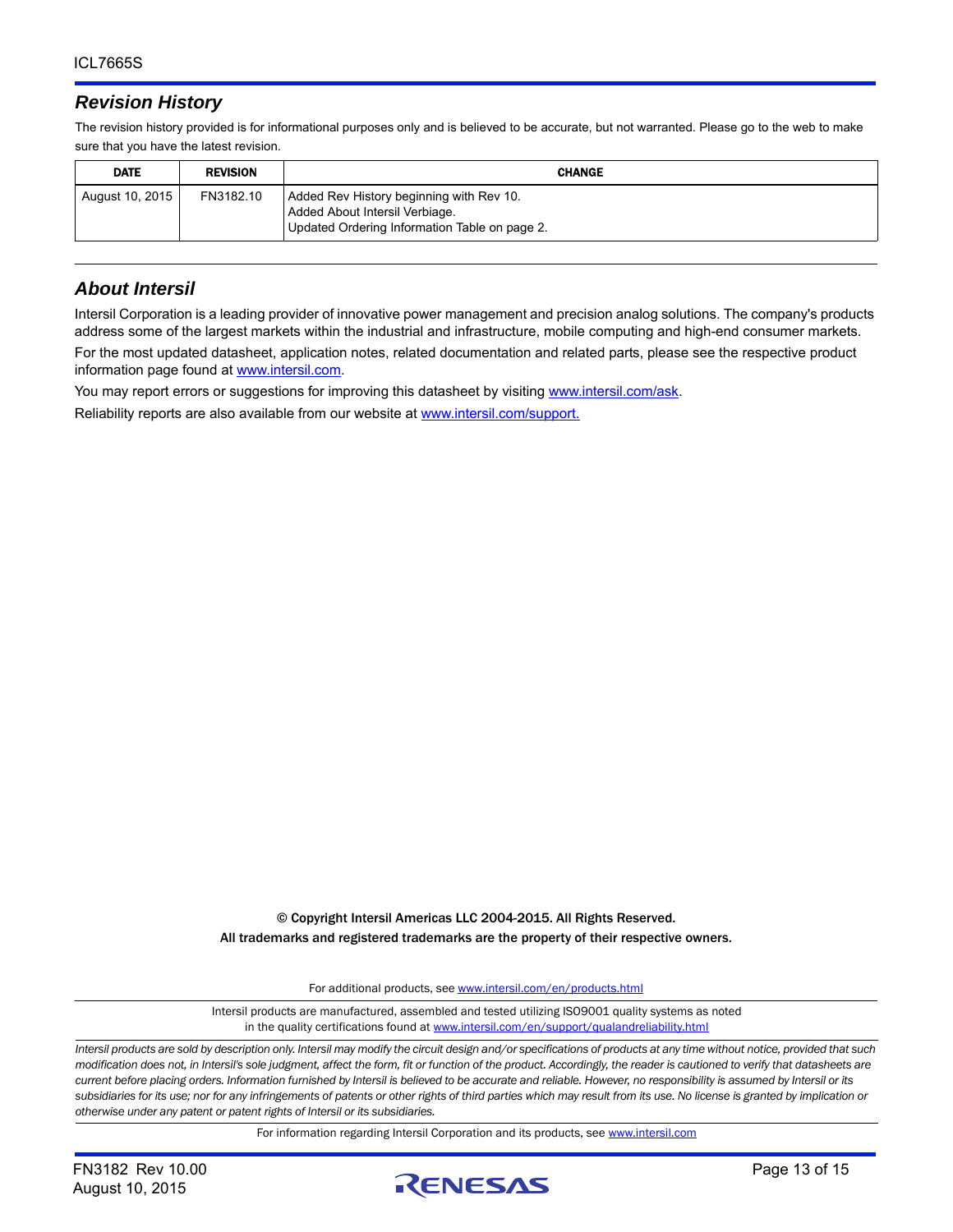## *Dual-In-Line Plastic Packages (PDIP)*



#### NOTES:

- 1. Controlling Dimensions: INCH. In case of conflict between English and Metric dimensions, the inch dimensions control.
- 2. Dimensioning and tolerancing per ANSI Y14.5M**-**1982.
- 3. Symbols are defined in the "MO Series Symbol List" in Section 2.2 of Publication No. 95.
- 4. Dimensions A, A1 and L are measured with the package seated in JEDEC seating plane gauge GS**-**3.
- 5. D, D1, and E1 dimensions do not include mold flash or protrusions. Mold flash or protrusions shall not exceed 0.010 inch (0.25mm).
- 6. E and  $|e_A|$  are measured with the leads constrained to be perpendicular to datum | C- |.
- 7.  $e_B$  and  $e_C$  are measured at the lead tips with the leads unconstrained.  $e_C$  must be zero or greater.
- 8. B1 maximum dimensions do not include dambar protrusions. Dambar protrusions shall not exceed 0.010 inch (0.25mm).
- 9. N is the maximum number of terminal positions.
- 10. Corner leads (1, N, N/2 and N/2 + 1) for E8.3, E16.3, E18.3, E28.3, E42.6 will have a B1 dimension of 0.030 - 0.045 inch (0.76 - 1.14mm).

#### **E8.3 (JEDEC MS-001-BA ISSUE D) 8 LEAD DUAL-IN-LINE PLASTIC PACKAGE**

|                | <b>INCHES</b> |            | <b>MILLIMETERS</b> |            |                |
|----------------|---------------|------------|--------------------|------------|----------------|
| <b>SYMBOL</b>  | <b>MIN</b>    | <b>MAX</b> | MIN                | <b>MAX</b> | <b>NOTES</b>   |
| A              |               | 0.210      |                    | 5.33       | 4              |
| A1             | 0.015         |            | 0.39               |            | 4              |
| A <sub>2</sub> | 0.115         | 0.195      | 2.93               | 4.95       |                |
| В              | 0.014         | 0.022      | 0.356              | 0.558      |                |
| <b>B1</b>      | 0.045         | 0.070      | 1.15               | 1.77       | 8, 10          |
| C              | 0.008         | 0.014      | 0.204              | 0.355      |                |
| D              | 0.355         | 0.400      | 9.01               | 10.16      | 5              |
| D <sub>1</sub> | 0.005         |            | 0.13               |            | 5              |
| Е              | 0.300         | 0.325      | 7.62               | 8.25       | 6              |
| E1             | 0.240         | 0.280      | 6.10               | 7.11       | 5              |
| e              |               | 0.100 BSC  |                    | 2.54 BSC   | -              |
| $e_A$          |               | 0.300 BSC  | 7.62 BSC           |            | 6              |
| $e_{B}$        |               | 0.430      |                    | 10.92      | $\overline{7}$ |
| L              | 0.115         | 0.150      | 2.93               | 3.81       | 4              |
| N              |               | 8          | 8                  |            | 9              |

Rev. 0 12/93